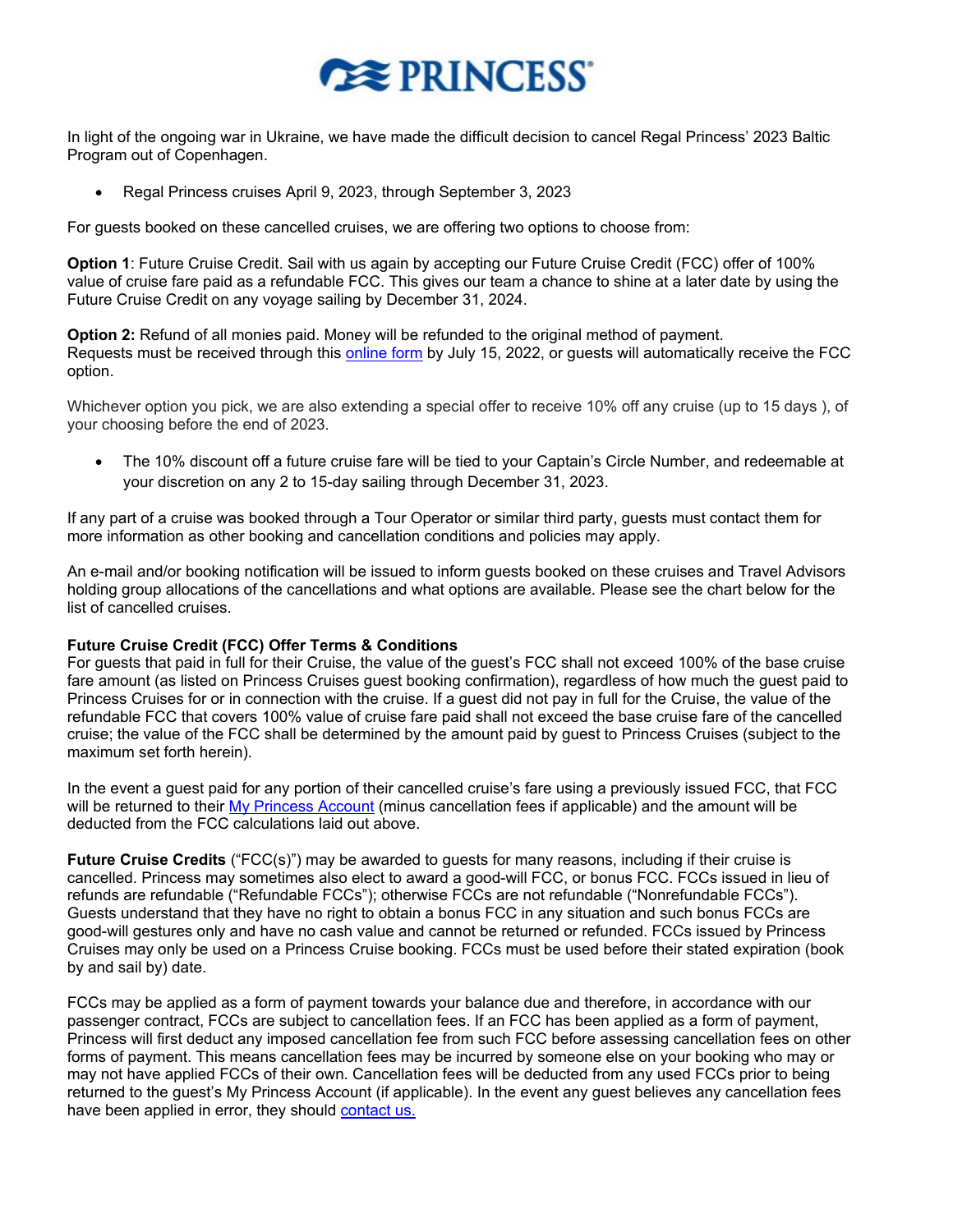In the event an FCC being returned to My Princess Account is expired, if the FCC is a Refundable FCC (in which case it will be labeled with a cash value), Princess will refund its remaining cash value to the associated Captain Circle Number (CCN). Nonrefundable FCCs (which are not labeled with a cash value) will expire with no refund. Cancellation of a Refundable FCC (cash value) will automatically cancel any bonus FCCs related to the original. In the event a Bonus FCC is used, portions of the related cash value FCC may become non-refundable also.

FCCs are non-transferrable but may be used to pay for others on the same booking. FCCs cannot be used for onboard expenses (including but not limited to shore excursions, crew incentives or other optional programs or services). While they can be used to pay for Flexible air add-ons, FCCs cannot be used within our EZair (not available in UK) or Plane Sailing (UK only) payment tools and therefore cannot cover the cost of restricted air even if booked in advance.

Guests may request a refund of the cash value (the refund amount forfeited by the guest in exchange for the Refundable FCC) of any unused Refundable FCC at any time. To make a refund request please e-mail our [contact center](https://book.princess.com/captaincircle/customerCare.page). In no situation shall a guest be entitled to a refund greater than the refund amount retained by Princess Cruises. If a guest selects an FCC and then requests a refund as set forth herein, the guest will not be entitled to any other compensation/credit.

Guests selecting the refund option shall not be entitled to any additional refund at any time. Offer and its terms are subject to change at any time.

| <b>Ship</b>           | <b>Sail Date</b> | <b>Voyage</b> | <b>Duration</b> | <b>Destination</b>        | <b>Itinerary</b>                               | <b>Embark/Disembark</b>       |
|-----------------------|------------------|---------------|-----------------|---------------------------|------------------------------------------------|-------------------------------|
| <b>Regal Princess</b> | 9-Apr-23         | G316          | 15              | Transatlantic<br>Crossing | <b>Northern Europe</b><br>Passage              | Ft. Lauderdale/<br>Copenhagen |
| <b>Regal Princess</b> | 9-Apr-23         | G316A         | 26              | Transatlantic<br>Crossing | Scandinavia & Baltic<br><b>Grand Adventure</b> | Ft. Lauderdale/<br>Copenhagen |
| <b>Regal Princess</b> | 24-Apr-23        | G317          | 11              | Europe                    | Scandinavia & Baltic                           | Roundtrip Copenhagen          |
| <b>Regal Princess</b> | 24-Apr-23        | G317B         | 7               | Europe                    | Scandinavia & Baltic                           | Copenhagen/St.<br>Petersburg  |
| <b>Regal Princess</b> | 5-May-23         | G318          | 11              | Europe                    | Scandinavia & Baltic                           | Roundtrip Copenhagen          |
| <b>Regal Princess</b> | 16-May-23        | G319          | 11              | Europe                    | Scandinavia & Baltic                           | Roundtrip Copenhagen          |
| <b>Regal Princess</b> | 27-May-23        | G320          | 11              | Europe                    | Scandinavia & Baltic                           | Roundtrip Copenhagen          |
| <b>Regal Princess</b> | 7-Jun-23         | G321          | 11              | Europe                    | Scandinavia & Baltic                           | Roundtrip Copenhagen          |
| <b>Regal Princess</b> | 18-Jun-23        | G322          | 11              | Europe                    | Scandinavia & Baltic                           | Roundtrip Copenhagen          |
| <b>Regal Princess</b> | 29-Jun-23        | G323          | 11              | Europe                    | Scandinavia & Baltic                           | Roundtrip Copenhagen          |
| <b>Regal Princess</b> | 10-Jul-23        | G324          | 11              | Europe                    | Scandinavia & Baltic                           | Roundtrip Copenhagen          |
| <b>Regal Princess</b> | 21-Jul-23        | G325          | 11              | Europe                    | Scandinavia & Baltic                           | Roundtrip Copenhagen          |
| <b>Regal Princess</b> | 1-Aug-23         | G326          | 11              | Europe                    | Scandinavia & Baltic                           | Roundtrip Copenhagen          |
| <b>Regal Princess</b> | 12-Aug-23        | G327          | 11              | Europe                    | Scandinavia & Baltic                           | Roundtrip Copenhagen          |
| <b>Regal Princess</b> | 23-Aug-23        | G328          | 11              | Europe                    | Scandinavia & Baltic                           | Roundtrip Copenhagen          |
| <b>Regal Princess</b> | 23-Aug-23        | G328A         | 24              | Europe                    | Northern Europe<br><b>Grand Adventure</b>      | Copenhagen/New York           |

## **CANCELLED VOYAGES:**